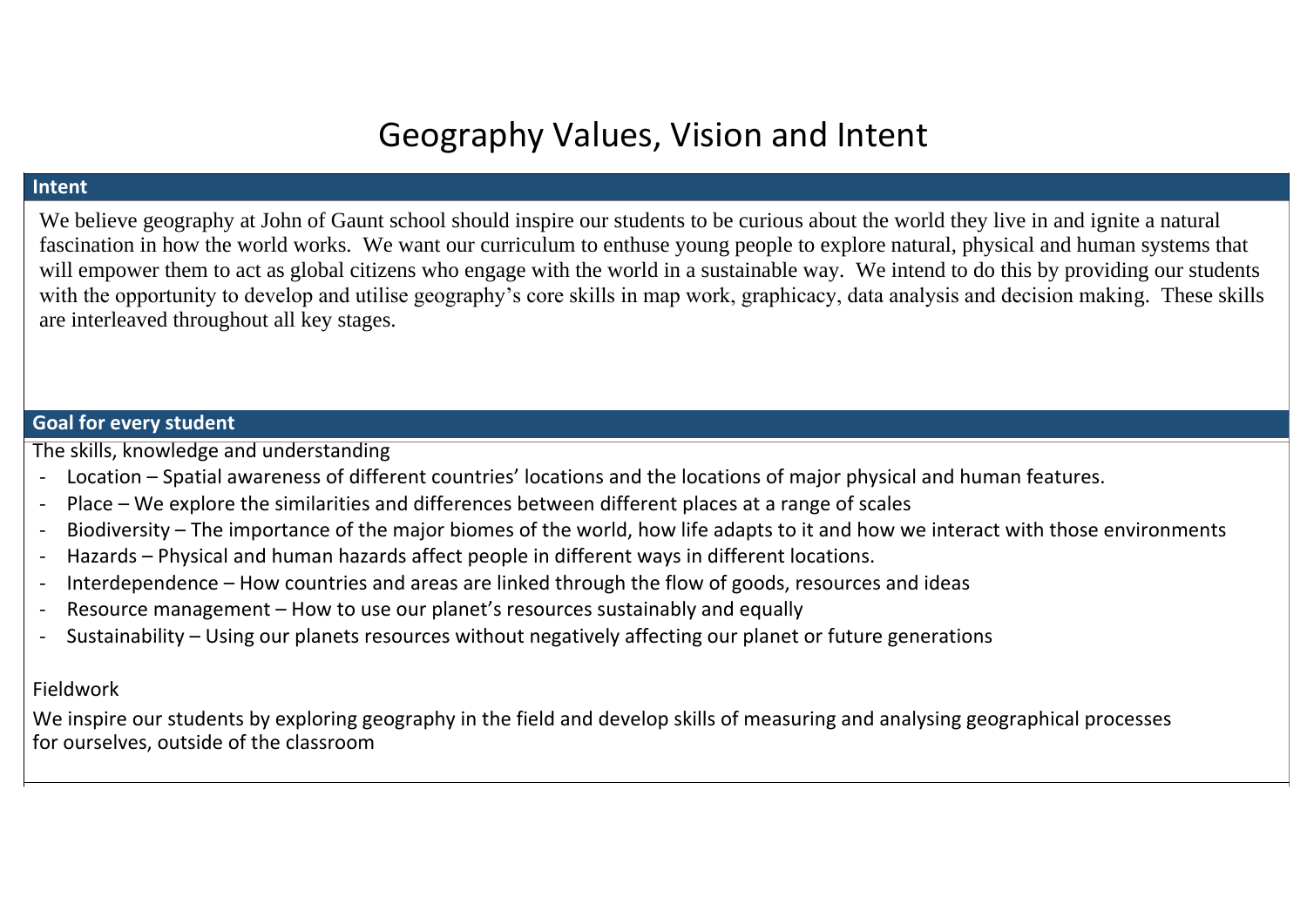## **Implemented pace**

|                   | <b>Cycle 1</b>                                    | <b>Cycle 2</b>                             | <b>Cycle 3</b>                | <b>Cycle 4</b>                                                | <b>Cycle 5</b>                                                      | <b>Cycle 6</b>                                       |
|-------------------|---------------------------------------------------|--------------------------------------------|-------------------------------|---------------------------------------------------------------|---------------------------------------------------------------------|------------------------------------------------------|
| Year <sub>7</sub> | <b>Map Skills</b>                                 | <b>Rainforests</b>                         | <b>Rainforests/Africa</b>     | <b>Africa/UK Landscapes</b>                                   | <b>UK Human</b><br><b>Landscapes: local area</b>                    | <b>UK Human</b><br><b>Landscapes: Urban</b><br>areas |
| Year <sub>8</sub> | <b>Tectonic Hazards</b>                           | <b>Tectonics/</b><br><b>Development</b>    | Development/<br><b>Russia</b> | <b>Russia and Cold</b><br><b>Environments</b>                 | <b>Environmental Issues</b><br>and Oil in the Middle<br><b>East</b> | <b>China</b>                                         |
| Year 9            | <b>Weather Hazards</b>                            | <b>Population</b>                          | <b>Population</b>             | <b>UK Physical</b><br><b>Landscapes</b>                       | <b>Coasts</b>                                                       | <b>Rivers</b>                                        |
| Year 10           | <b>Living World</b>                               | <b>Living World/resource</b><br>management | <b>Resource Management</b>    | <b>Resource</b><br>Management/urban<br><b>issues</b>          | <b>Urban Issues</b>                                                 | <b>Urban Issuess</b><br><b>Fieldwork 1</b>           |
| Year 11           | <b>Economic World</b>                             | <b>Economic World/hazards</b>              | <b>Hazards</b>                | <b>Physical landscapes in</b><br>the UK: rivers and<br>coasts | <b>Physical landscapes in</b><br>the UK/revision                    |                                                      |
|                   | Population and the Environment (2 hours per week) |                                            |                               |                                                               | <b>NEA</b>                                                          |                                                      |
| Year 12           | Changing Places (1 hour per week)                 |                                            |                               |                                                               | <b>Changing Places</b>                                              |                                                      |
|                   |                                                   | Fieldwork: Fieldwork to the local area     |                               |                                                               | <b>Coastal Systems and landscapes</b>                               |                                                      |
|                   |                                                   | Hazards (2 hours per week)                 |                               |                                                               | <b>Fieldwork: Bristol Harbourside trip</b>                          |                                                      |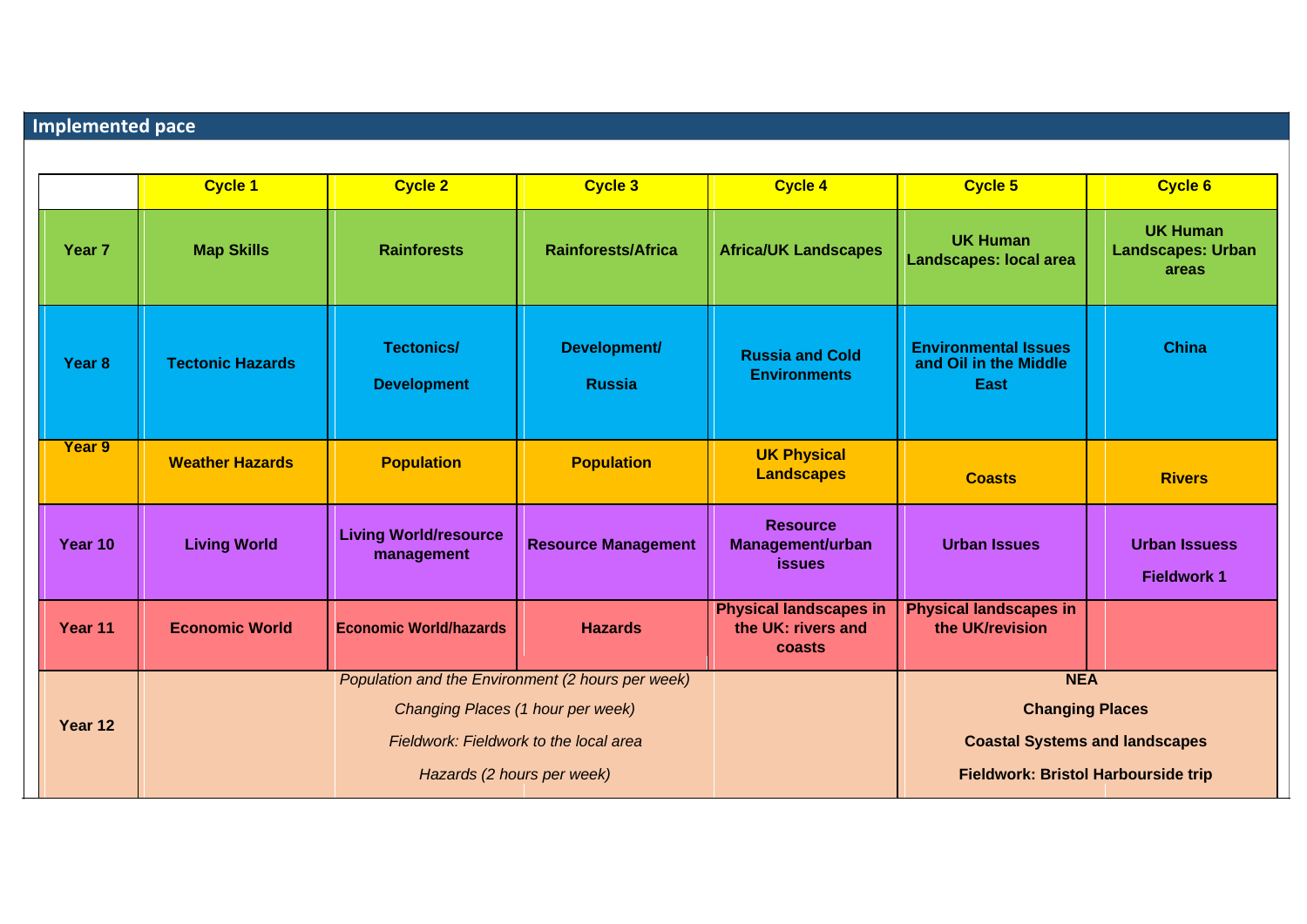|         |  |                                             |                                      | <b>Fieldwork: Chesil Beach</b> |
|---------|--|---------------------------------------------|--------------------------------------|--------------------------------|
|         |  | <b>NEA</b>                                  |                                      | <b>Water and Carbon Cycles</b> |
| Year 13 |  | <b>Global Systems and Global Governance</b> | Fieldwork to a local river           |                                |
|         |  | <b>Coastal Systems and Landscapes</b>       | <b>Global Systems and Governance</b> |                                |

Rationale behind the curriculum:

# **Knowledge and understanding:**

The JOG Geography at key stage 3 has been planned with full reference to the National Curriculum. Our content is topical and links between the units are clear for example, in year 7 we study Africa, we return to this in year 8 during our China unit and explore China's reach in Africa.

# **Skills development:**

- 1. **Map skills** are established at the start of the key stage despite map skills being a compulsory part of the KS2 curriculum, it is our experience that students need this as a foundation. Map skills are **interleaved** throughout their learning journey e.g.
	- a. Map skills are embedded as part of the quizzing process in year 7, 8 and 9
	- b. Map skills incorporated into the cycle 5 cities in year 7
	- c. Revisited in Year 9 during the rivers and coasts unit exploring the river Tees and coastal landscapes
- 2. **Graphicacy** is developed throughout key stage 3, 4 and 5. A range of graphs and geospatial data is used. E.g. choropleth maps are developed looking at life expectancy in Trowbridge for example during the local area unit. Students develop proportional circles, composite graphs.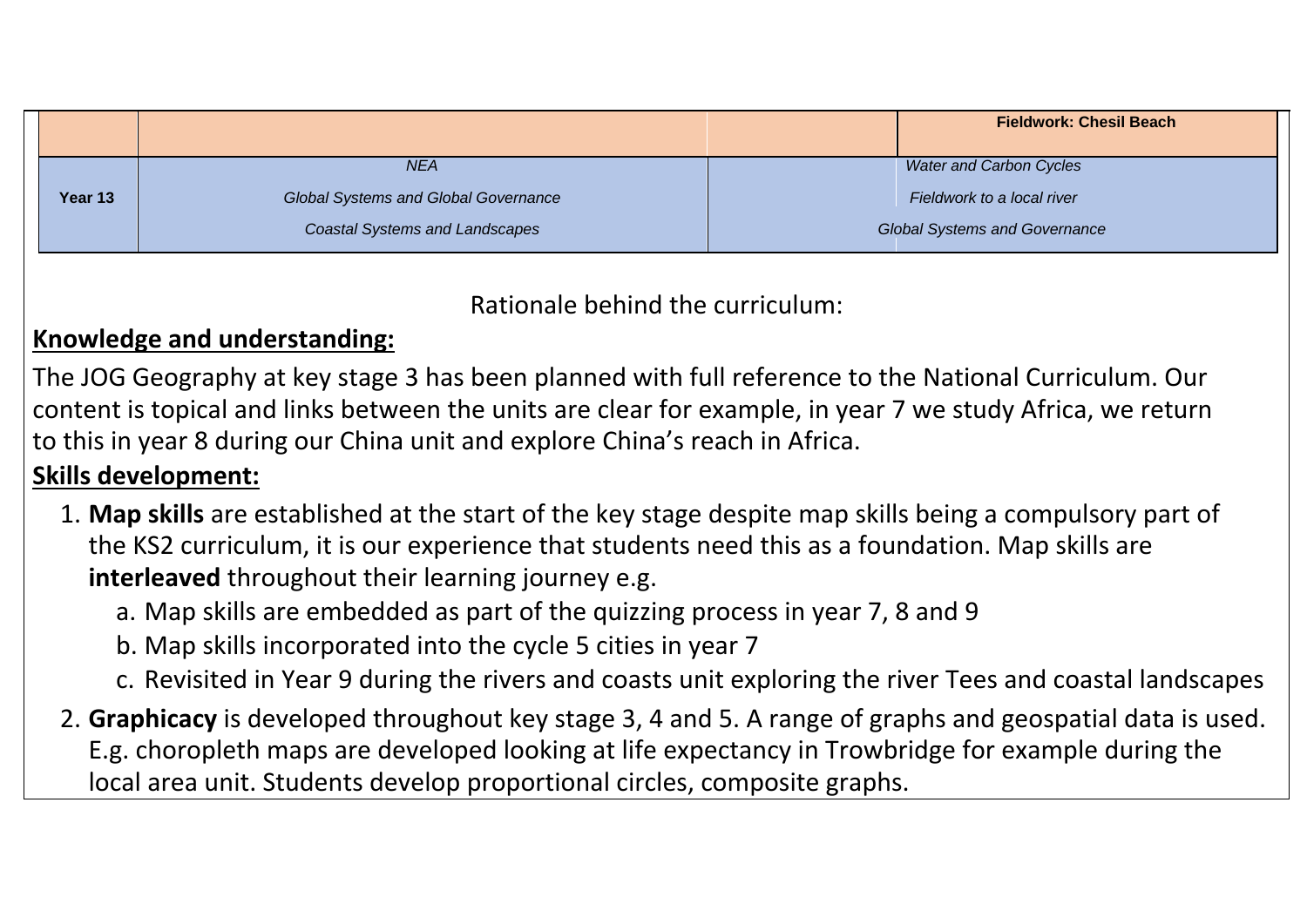- 3. **Numeracy** is developed with a focus on mean, mode, median and range.
- 4. **Analysis** and **description** of data
- 5. **Decision making skills:** decision making based on evidence is a vital part of Geography and is incorporated to our teaching and assessments

Increasing complexity follows through the key stages. For example:

- $\Box$  Interpretation of maps and graphs: at key stage three this starts with simple description using one source such as a choropleth map by key stage 5 students are able to interrogate data fully and look for links between multiple data sets using a range of sources
- Numeracy skills: a key stage 3 the ability to calculate ranges, total and means are developed at key stage 4 mean, mode, median and interquartile range are explored. At level Spearman Rank and Chi squared are introduced

#### **Impact**

- Assessments are done by all teachers at the same time
- GEM work based on KPIs: GEM assessments test a range of skills including
	- o The ability to **describe** data from a range of sources including maps, tables and graphs o The ability to **calculate** solutions and make sense of raw data
	- o The ability to **explain/assess** geographical processes and concepts
	- o The ability to make **decisions** based on geographical data